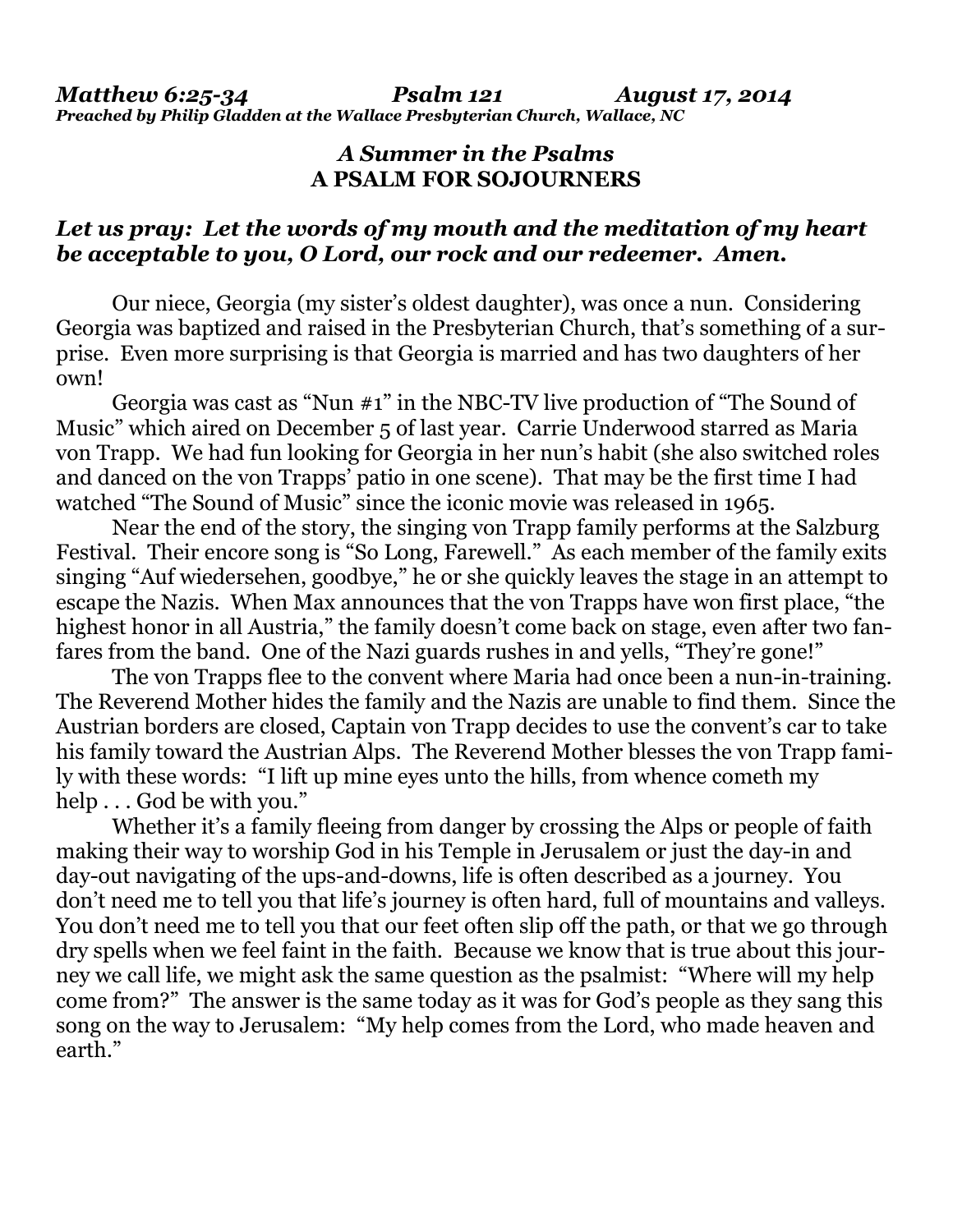We talk about someone's entire life being "from the cradle to the grave." Here are some reflections on God keeping our coming in and our going out on life's journey.

 It is a Jewish custom to have a copy of Psalm 121 in the delivery room when a baby is born. The verses are used as a prayer to God for an easy birth and delivery. Another reason for having Psalm 121 in the delivery room and the hospital room after delivery is to begin the child's Jewish education from the very beginning. Parents are encouraged to hang a copy of the psalm in the child's crib or on the door to the baby's room when they get to go home.

 A number of years ago, on a *very* hot summer afternoon, people gathered at a graveside down the road at Rockfish cemetery. A beautiful, full, and large shade tree stood close to the grave. As people got out of their cars and walked to the graveside, most of them headed for the relative comfort of the shade tree. When everyone had arrived and before Greg Padgett gave me the signal to begin, he invited the people to move in closer. This meant getting out from under the shade tree and standing in the hot sun. I think a few people *might* have taken a few baby-steps forward.

 By the graveside on that *very* hot summer afternoon, with the sun striking us by day, I read Psalm 121. For some reason, as I read verses 5 - 6, "The Lord is your keeper; the Lord is your shade at your right hand. The sun shall not strike you by day, nor the moon by night," I glanced over to my right and noticed the large crowd of people standing under that shade tree, trying to find some relief and shelter from the heat and sun. It was one of those moments when the spoken word came to life in a very vivid way. People were hot and were seeking safety from the sun and comfort from the heat. They found some respite in the shade of a tree. People had gathered for worship, to bear witness to the resurrection of Jesus Christ. On that *very* hot summer afternoon, at the end of our friend's sojourn through this life, we confronted the reality of death and had something to affirm. We found some respite and comfort and assurance.

 When parents bring their baby for the sacrament of baptism, we especially think about life's sojourn ahead for that little boy and girl and the parents. Our new Presbyterian hymnbook, *Glory to God*, has nineteen hymns in the section about Baptism. One beautiful hymn is called "I Was There to Hear Your Borning Cry." The note at the bottom of the page in the hymnbook says, "Originally created to accompany a video series on baptism, this hymn speaks in the imagined conversational voice of God, assuring the person being baptized of God's presence throughout the changing stages of life. It offers a reminder that baptism is a once-in-a-lifetime event."

 As you listen, think about Psalm 121:8: "The Lord will keep your going out and your coming in from this time on and forevermore."

> *"I was there to hear your borning cry; I'll be there when you are old. I rejoiced the day you were baptized to see your life unfold. I was there when you were but a child*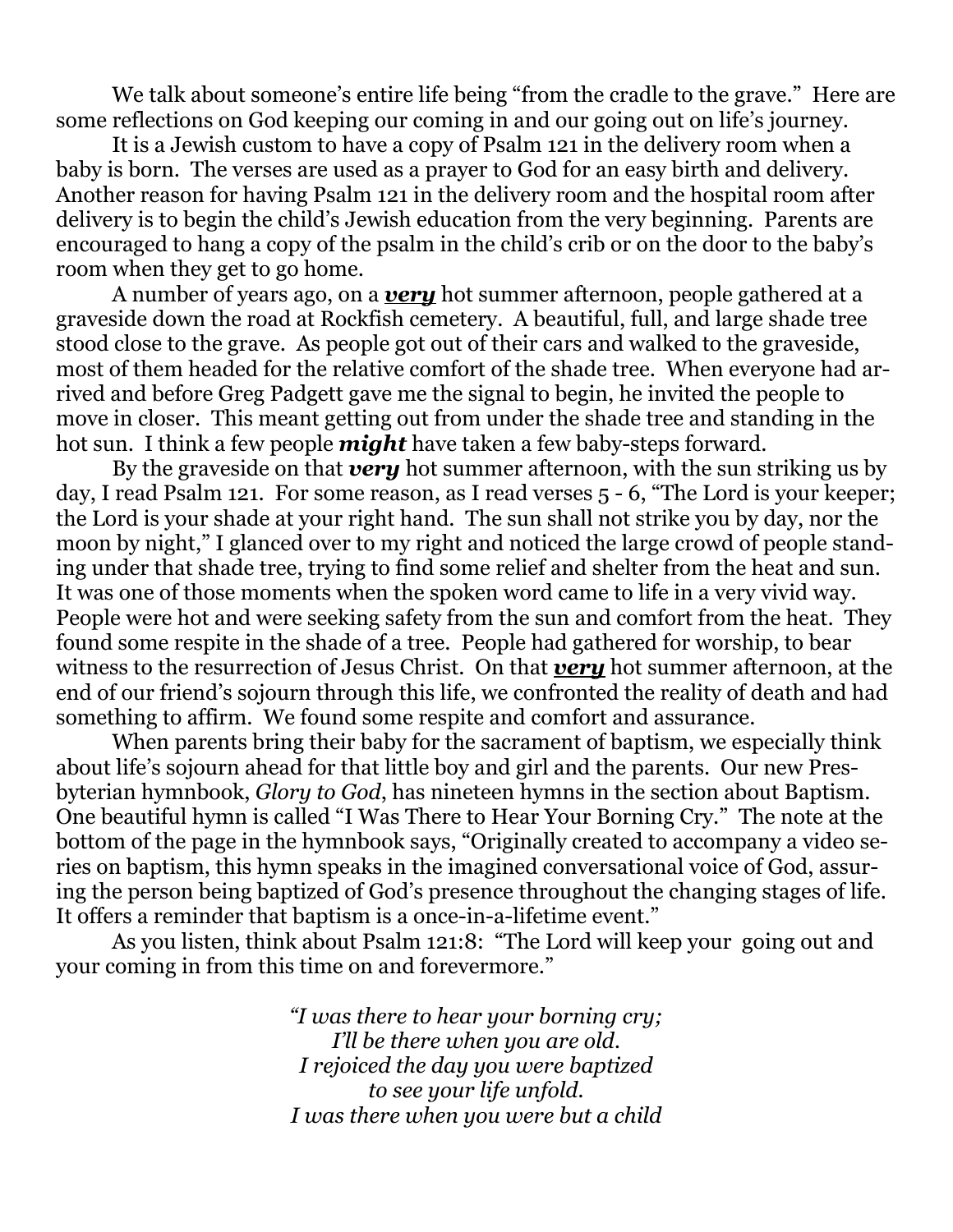*with a faith to suit you well; in a blaze of light you wandered off to find where demons dwell."* 

*"When you heard the wonder of the Word, I was there to cheer you on. You were raised to praise the living Lord to whom you now belong. If you find someone to share your time and you join your hearts as one, I'll be there to make your verses rhyme from dusk till rising sun."* 

*"In the middle ages of your life, not too old, no longer young, I'll be there to guide you through the night, complete what I've begun. When the evening gently closes in and you shut your weary eyes, I'll be there as I have always been with just one more surprise."* 

*"I was there to hear your borning cry; I'll be there when you are old. I rejoiced the day you were baptized to see your life unfold."* 

 We read the psalms with Christian eyes and hear them with Christian ears. But the psalms come to us in the church from the worship life of God's people of Israel. Our Christian faith is grounded in the faith of ancient Israel, a faith that was bold enough to say, "My help comes from the Lord, who made heaven and earth." Almost every Sunday morning, as part of our response to God's Word read and proclaimed in worship, we stand as a congregation and say what we believe with the words of the Apostles' Creed: "I believe in God the Father Almighty, Maker of heaven and earth." When we say those words and confess our faith, we are saying and confessing what the church has said and confessed for centuries — and what God's people have said since the days of Abraham, Isaac, Jacob, and Moses — and what Psalm 121 declares: the God who made heaven and earth is the one Lord, who is our source of strength and help.

 Yes, we read and hear the psalms as Christians. We know and feel and experience God's love, God's power, and God's providential care — not in some abstract or vague way, but in Jesus Christ, in his life, death, and resurrection. For that reason,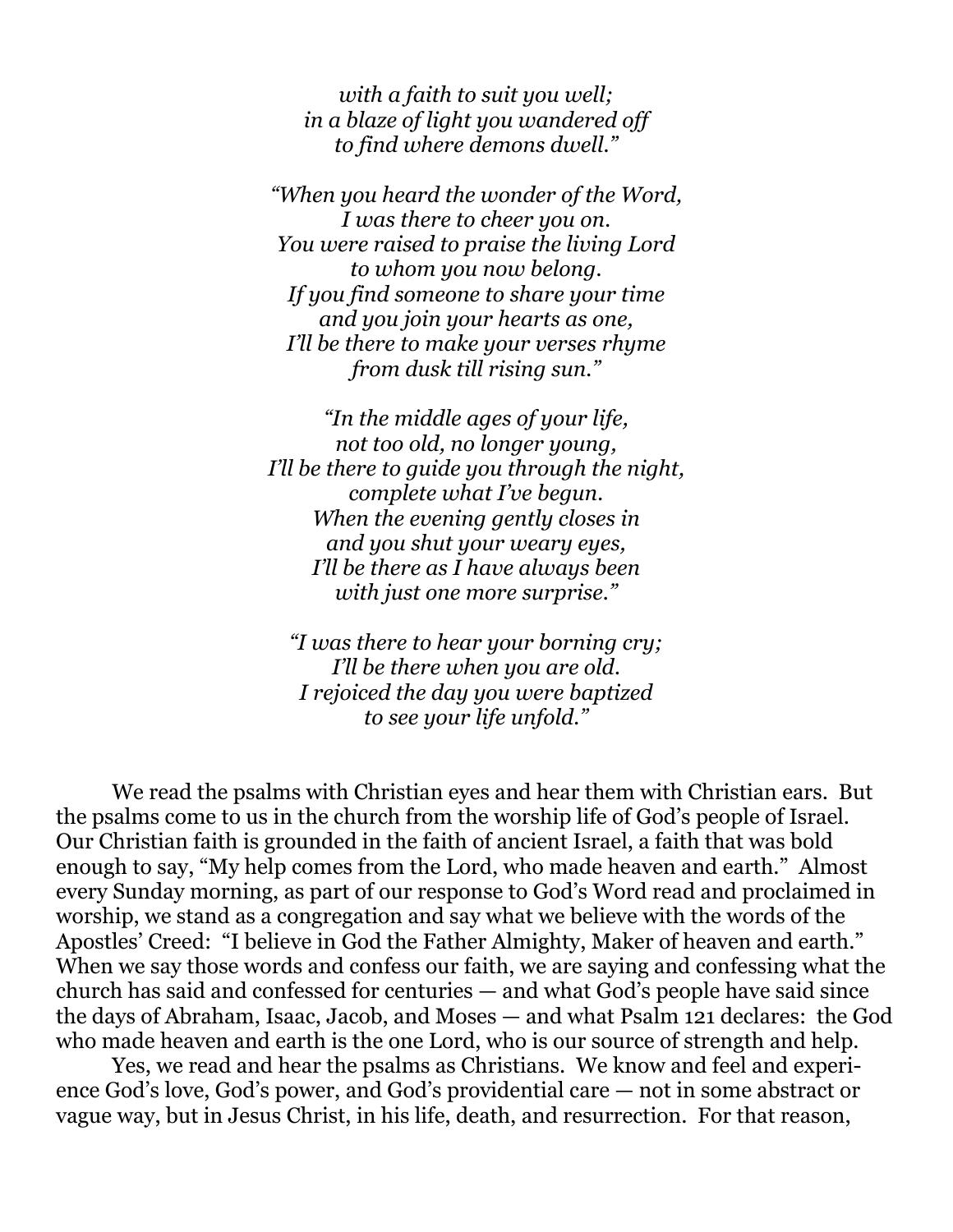Psalm 121 has played an important role in the church's life and worship through the years. Psalm 121 is never mentioned in the New Testament. Jesus Christ, obviously, is never mentioned by name in Psalm 121. Nevertheless, Psalm 121 is one of the more popular psalms in our Christian hymns and worship and faith. The psalmist's words are a testimony to God's providential care in our lives through Jesus Christ. To put it another way, the God who created everything there is loves us enough to be concerned about everything in our lives. That's where our help comes from.

 This morning we are not using the Apostles' Creed as our Affirmation of Faith. Instead, I chose some questions from the Heidelberg Catechism in our Presbyterian *Book of Confessions*. In the mid-1500's, Swiss Reformed Christians and German Lutherans couldn't agree on all matters concerning the faith, especially about the symbolism and meaning of the Lord's Supper. Frederick the Elector, who ruled a part of Germany that included the city of Heidelberg, was very concerned about this disunity. He commissioned two young men — Zacharias Ursinus, professor of theology, and Kaspar Olevianus, pastor to the city of Heidelberg — to write a catechism that would be agreeable to both sides. The men finished their work in 1562 and their catechism was published in January 1563. The 129 questions are divided into 52 sections, so the catechism can be taught in a year's worth of Lord's Days.

 Look in your bulletin and find today's Affirmation of Faith. The Heidelberg Catechism is known and loved for its very personal nature and its use of biblical language. Look at the first question/answer: "What is your only comfort, in life and in death?" "That I belong — body and soul, in life and in death — not to myself but to my faithful Savior." Now look at the next question/answer. We affirm that the God "who out of nothing created heaven and earth with all that is in them . . . is for the sake of Christ his Son my God and my Father."

 The psalms in general, and Psalm 121 in particular, have something to teach us about being in community. The psalm's opening question — "Where will my help come from?" — sounds personal, and it is. The psalm assures us that God Almighty, maker of heaven and earth, is concerned about each of us, and will help us and guide us and protect us on life's journey. But the psalm also reminds us that this God is not just our own personal God, but the God who created and sustains everything there is, who has called a people into being, who has redeemed us by his power and through his love in Jesus Christ. Our personal faith journey is part of our sojourn with the people of God — in worship, in praise, and in trust. The faith of the community, the church, supports us in our personal life journey — especially when our foot slips or we think God has fallen asleep at the wheel or the sun is striking us down on a *very* hot summer afternoon by a friend's grave.

 As one person has said, "[This psalm] has long been a psalm suited for travelers about to set out on a journey, whether they bend down to tighten a sandal strap or reach over to fasten a seatbelt. But it is also a psalm for sojourners, with a scope wide enough to embrace the whole of life's way, from baptism until burial and beyond."1